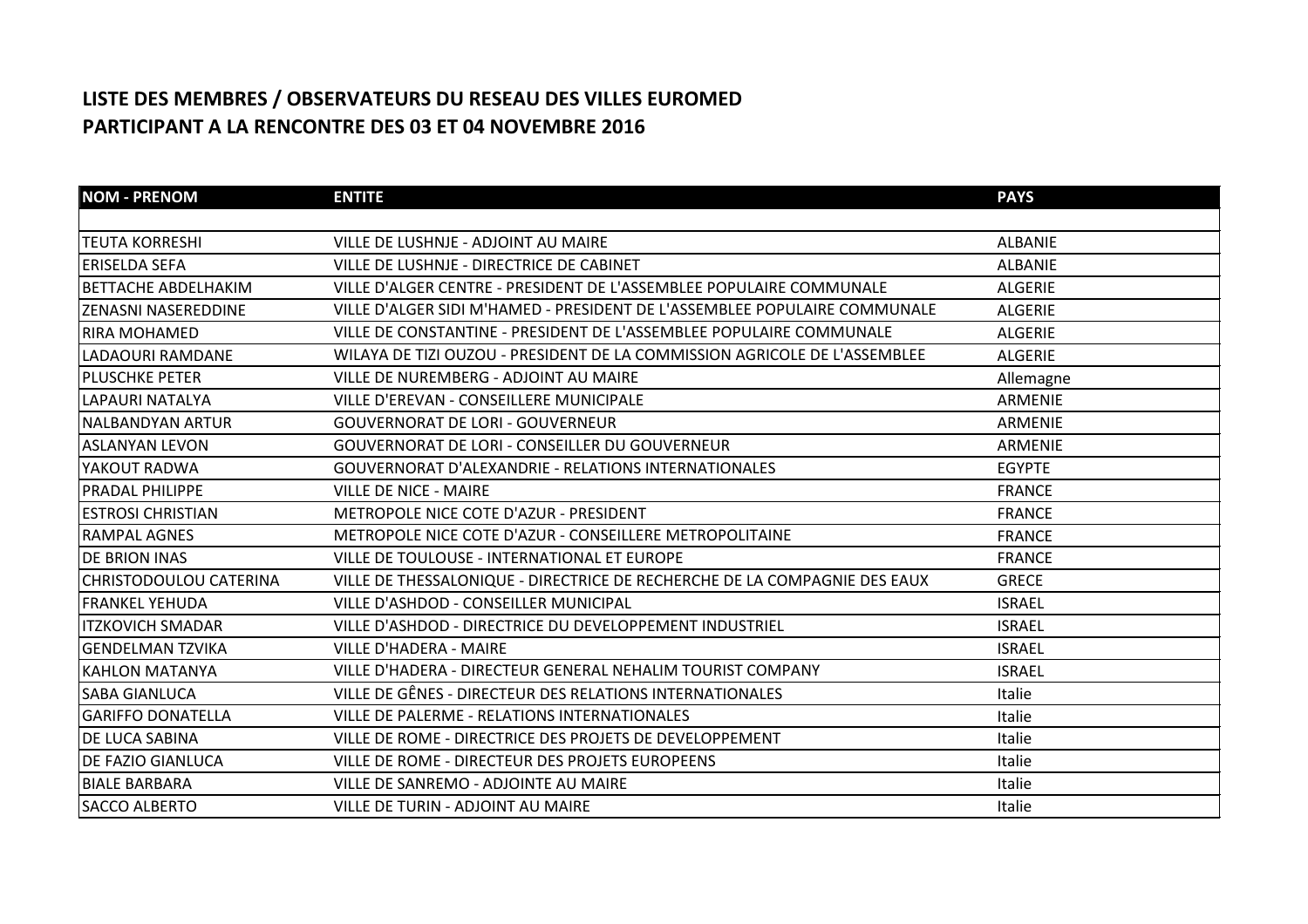| <b>ARMOCIDA FORTUNATA</b> | VILLE DE TURIN - DIRECTRICE DES RELATIONS INTERNATIONALES                 | Italie                          |
|---------------------------|---------------------------------------------------------------------------|---------------------------------|
| GIOVACCHINI MARIKA        | <b>VILLE DE TURIN - RELATIONS INTERNATIONALES</b>                         | Italie                          |
| LOCULANO ENRICO           | VILLE DE VINTIMILLE - MAIRE                                               | Italie                          |
| <b>GHIRRI ALESSANDRO</b>  | VILLE DE VINTIMILLE - CONSEILLER MUNICIPAL                                | Italie                          |
| ALMAIAH MUSTAFA           | <b>VILLE DE MADABA - MAIRE</b>                                            | <b>JORDANIE</b>                 |
| AL ZAWAHREH MOHAMMAD      | VILLE DE ZARQA - DIRECTEUR DE L'EAU                                       | <b>JORDANIE</b>                 |
| <b>HASSAN HAMAD</b>       | VILLE DE BAALBECK - PRESIDENT DU CONSEIL MUNICIPAL                        | <b>LIBAN</b>                    |
| <b>EL ASHI ROGER</b>      | FEDERATION DES MUNICIPALITES DU HAUT CHOUF - PRESIDENT                    | <b>LIBAN</b>                    |
| <b>GEBARA ANTOINE</b>     | VILLE DE JDEIDEH - PRESIDENT DU CONSEIL MUNICIPAL                         | <b>LIBAN</b>                    |
| ABI FADEL HILDA           | VILLE DE JDEIDEH                                                          | <b>LIBAN</b>                    |
| <b>VELLA PAUL</b>         | <b>VILLE DE MGARR - MAIRE</b>                                             | <b>MALTE</b>                    |
| <b>CHIRCOP ANTHONY</b>    | <b>VILLE DE TAS - SLIEMA</b>                                              | <b>MALTE</b>                    |
| <b>ABDILLA GEORGE</b>     | REGION TRAMUNTANA - SECRETAIRE EXECUTIF                                   | <b>MALTE</b>                    |
| <b>SEFIANI MOHAMED</b>    | VILLE DE CHEFCHAOUEN - PRESIDENT DU CONSEIL COMMUNAL                      | <b>MAROC</b>                    |
| <b>ALAOUI REDA</b>        | VILLE DE FES - DIRECTEUR D'EXPLOITATION REGIE DE DISTRIBUTION D'EAU       | <b>MAROC</b>                    |
| <b>EL HOUSSAINE NOUAR</b> | VILLE DE MARRAKECH - PRESIDENT DE LA COMMISSION DES FINANCES              | <b>MAROC</b>                    |
| <b>EL MOTASSADEQ ADIL</b> | VILLE DE MARRAKECH - CONSEILLER COMMUNAL                                  | <b>MAROC</b>                    |
| ETTALHI AHMED             | VILLE DE TANGER - VICE - PRESIDENT DU CONSEIL COMMUNAL                    | <b>MAROC</b>                    |
| <b>BOURJILA AMINA</b>     | VILLE DE TETOUAN - VICE-PRESIDENTE DU CONSEIL COMMUNAL                    | <b>MAROC</b>                    |
| <b>STJEPCEVIC JELENA</b>  | VILLE DE KOTOR - DIRECTRICE DE LA COOPERATION INTERNATIONALE              | <b>MONTENEGRO</b>               |
| <b>HYLAND DENISE</b>      | <b>VILLE DE GREENWICH - MAIRE</b>                                         | Royaume - Uni                   |
| <b>MAYO ALLAN</b>         | VILLE DE GREENWICH - DIRECTEUR DE LA STRATEGIE SMART CITIES               | Royaume - Uni                   |
| <b>REGNAULT LAETITIA</b>  | VILLE DE GREENWICH - DEVELOPPEMENT INTERNATIONAL DIGITAL GREENWICH        | Royaume - Uni                   |
| <b>BA BABACAR THIOYE</b>  | VILLE DE DAKAR - DIRECTEUR DE CABINET                                     | SENEGAL                         |
| <b>NASSAR AKRAM</b>       | VILLE DE BETHLEEM - DIRECTEUR GENERAL COMPAGNIE D'EAU ET D'ASSAINISSEMENT | <b>TERRITOIRES PALESTINIENS</b> |
| <b>QADRI KHALED</b>       | VILLE DE NAPLOUSE - ADJOINT AU MAIRE                                      | <b>TERRITOIRES PALESTINIENS</b> |
| <b>TAHER RAJA</b>         | VILLE DE NAPLOUSE - DIRECTRICE DES RELATIONS INTERNATIONALES              | <b>TERRITOIRES PALESTINIENS</b> |
| <b>HUDHUD AMAL</b>        | VILLE DE NAPLOUSE - DIRECTRICE DE L'ENVIRONNEMENT                         | <b>TERRITOIRES PALESTINIENS</b> |
| <b>BEN LACHHEB FOUED</b>  | VILLE D'AGAREB - PRESIDENT DE LA DELEGATION SPECIALE                      | <b>TUNISIE</b>                  |
| <b>ZEKRI MOURAD</b>       | VILLE D'AGAREB - SECRETAIRE GENERAL                                       | <b>TUNISIE</b>                  |
| <b>EL KOUZ AMOR</b>       | VILLE DE BEN GUERDANE - PRESIDENT DE LA DELEGATION SPECIALE               | <b>TUNISIE</b>                  |
| <b>MARS NOUREDDINE</b>    | VILLE DE BEN GUERDANE - DIRECTEUR DE LA PROPRETE                          | <b>TUNISIE</b>                  |
| <b>AZOUZ ABDELAZIZ</b>    | VILLE DE BIZERTE - VICE - PRESIDENT DE LA DELEGATION SPECIALE             | <b>TUNISIE</b>                  |